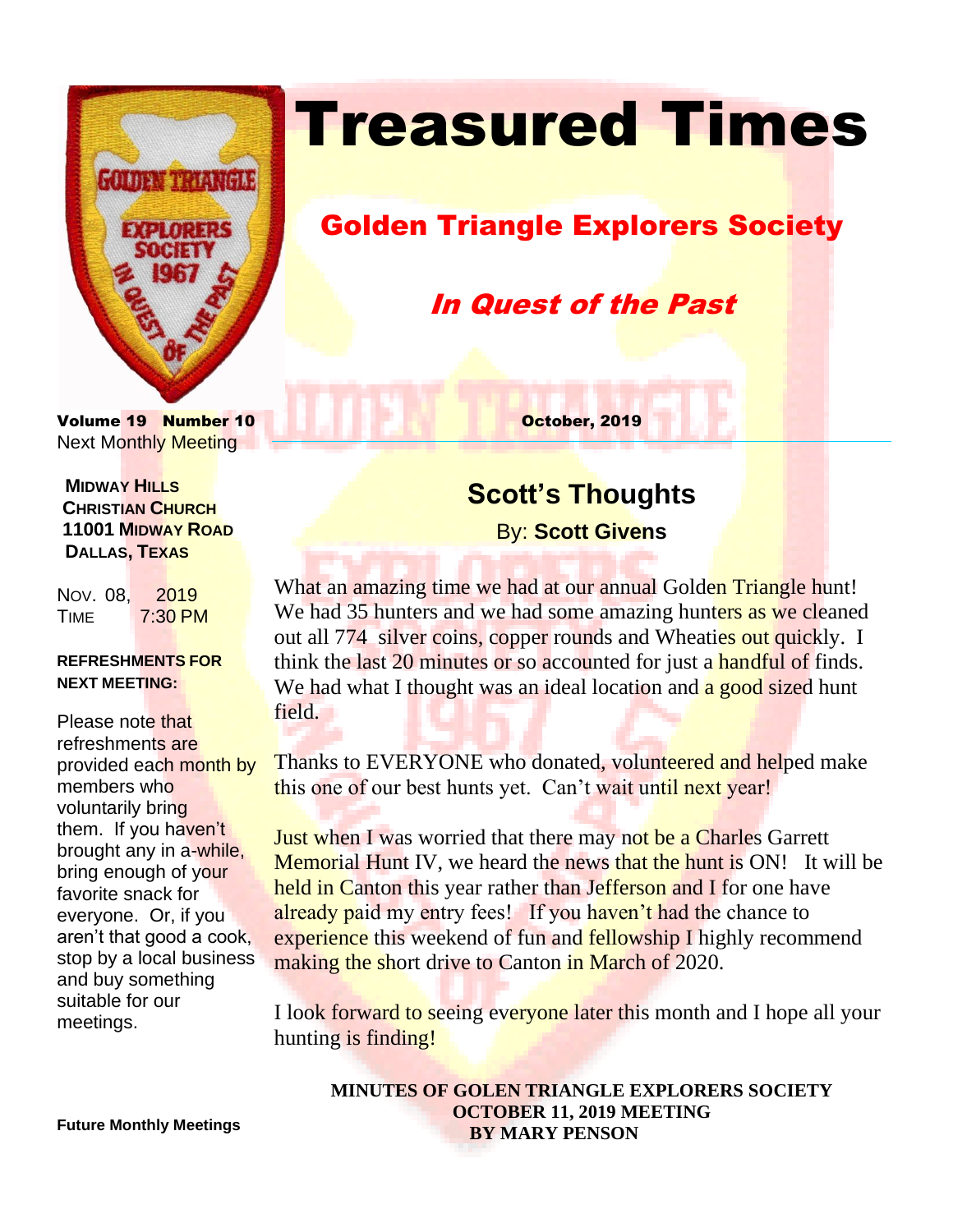| Nov.  | 08.2019  | 7:30 |
|-------|----------|------|
| *Dec. | 13. 2019 | 7:00 |
| Jan.  | 10, 2020 | 7:30 |

#### **CLUB OFFICERS**

**PRESIDENT: SCOTT GIVENS** 

**VICE PRESIDENT:**  REGGIE CUSICK

**Treasurer:**  FRANCINE BROOME

**SECRETARY: MARY PENSON** 

#### **OTHER CONTACTS**

**HUNT MASTER: OPEN** 

**REFRESHMENTS CHAIR: BILL ABBOTT** 

### **NEWSLETTER EDITOR:**

CRAIG ZIMMERMAN

**WEBMASTER: JOHN B.**

**SEE YOUR MEMBER DIRECTORY FOR TELEPHONE NUMBERS**

#### MEMBER ADVERTISEMENTS

This space is reserved for free member ads. Do you have something you wish to sell or buy? Member ads, including pictures, will be printed as space allows.

President Scott G called the meeting to order.

We had no guests visiting us this evening.

Scott made announcements telling us of the health and well being of some of our members. Everyone is doing well. Mary P told of her third great grand baby.

We are looking for a newsletter editor volunteer. John B volunteered to take over the website.

Scott gave us more information about our **Annual seeded hunt to be** held October 19, 2019 at Erwin Park in McKinney. There will be approximately 40 hunters. The lunch will be pot luck and what drinks you want. There will be four metal detectors, silver dollars and other prizes with stamped Wheat pennies as tokens. All hunt fees will go into the ground. Silver dimes will be put in the ground.

Golden Triangle will host the Christmas party. We will have ham and turkey members will bring side dishes to share.

Scott will look into getting t shirts of different color and caps for the club.

Please sign the register and get your door prize ticket.

Francie B read the Treasurers report. It will be filed for audit. She told us of the fund raiser prizes. Mary P read the September minutes, with corrections. The motion was made and seconded by Ed B and Larry V to accept the minutes as corrected.

Larry V volunteered to be our speaker for the evening telling us about his love of treasure hunting using his long range equipment. He knows of three different treasures containing gold. The timing has just not been right to pull them out of the ground. We broke for refreshments.

Please vote for Find of the Month and buy fund raiser tickets. The door prizes were small baskets of Halloween candy and a small envelope with something special. Winners: Velma S, Ed B, Pete Y, Bill A and Steve J.

Winners of fund raiser prizes: 1837 Large Cent – Frank M; 1858 Flying Eagle Cent – Frank L; 2 Ben Franklin Halves – Andy B; 1876 Seated Liberty Quarter – Mary P;  $\frac{1}{2}$  ounce Silver Heart Token – John B.

Birthday/Annivarsary drawing – Frank M. Name tag drawing – Frank L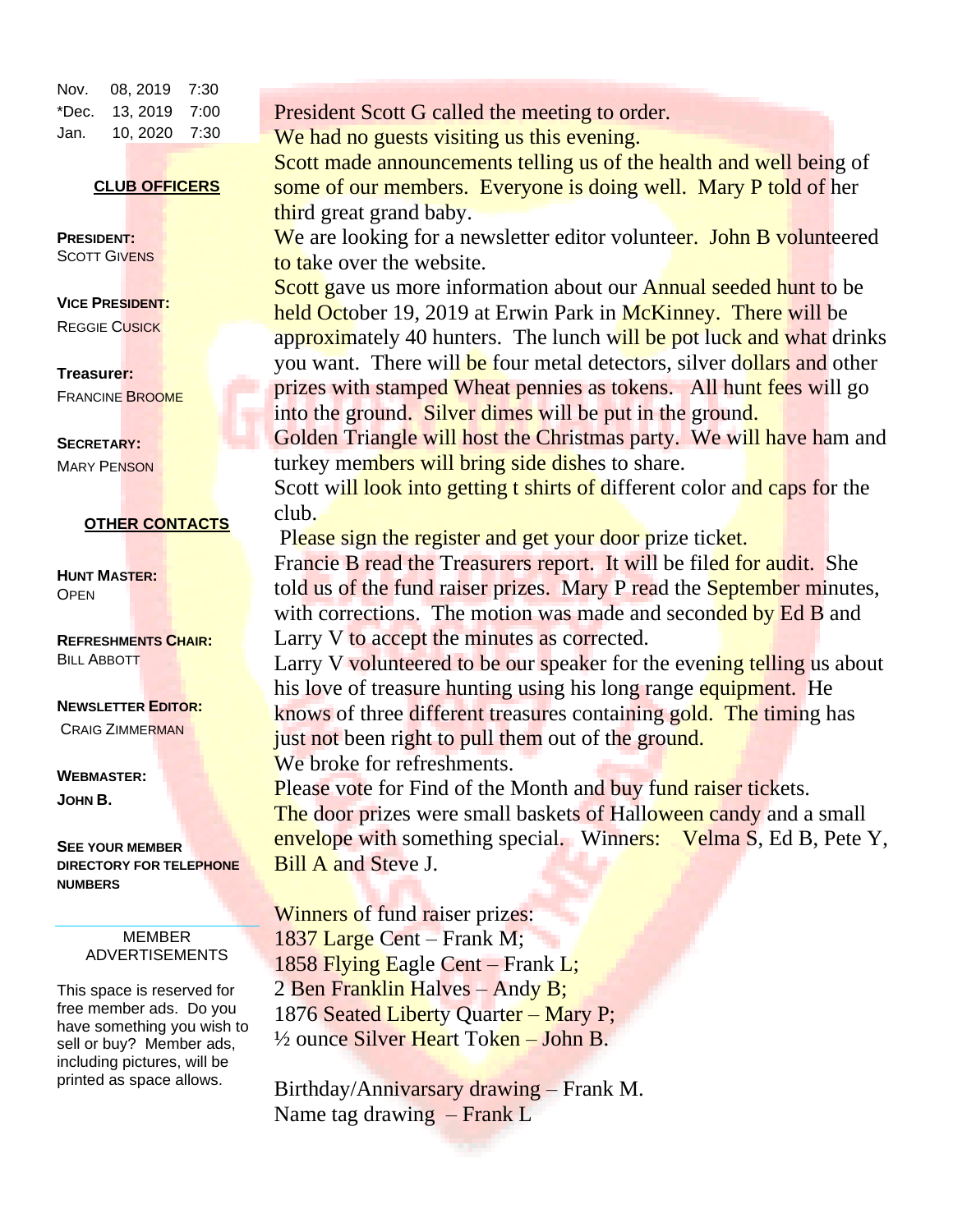Find of the Month winners are listed in the newsletter. Scott called for a motion and second for the meeting to be adjourned, Jack L motioned, Ed B seconded, the meeting was adjourned.

# **FUNDRAISER PRIZES**

.

**November 8th, 2019**

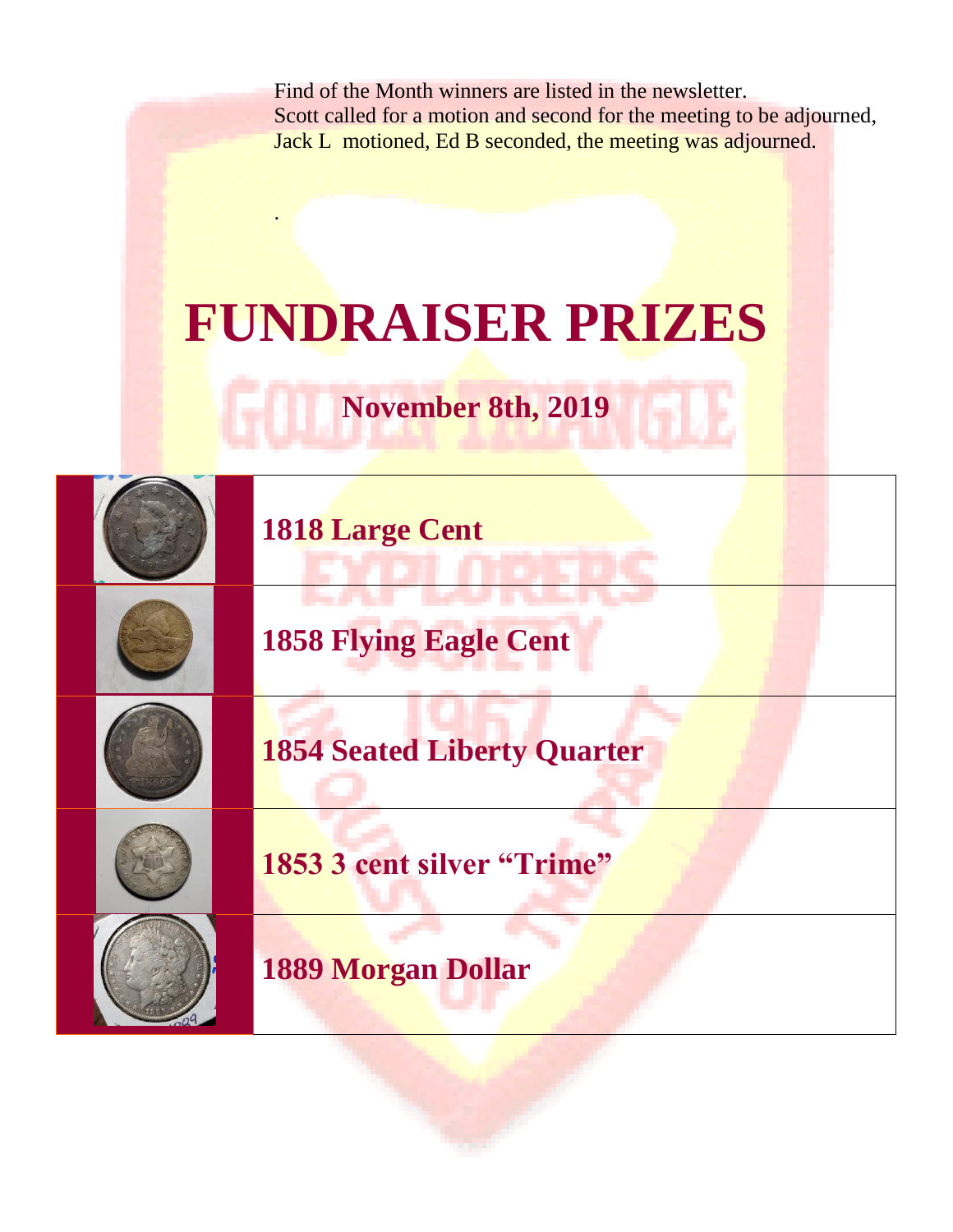

**Scott G. – 1897 Indian Head Andy B. – 1941 Mercury Dime Dee R.- 1949 Canadian Nickel**



**Andy B. – Pontac Rad. Cap Scott G. – 1926 A.M.A. Pin Dee R. – Old Westclox Watch**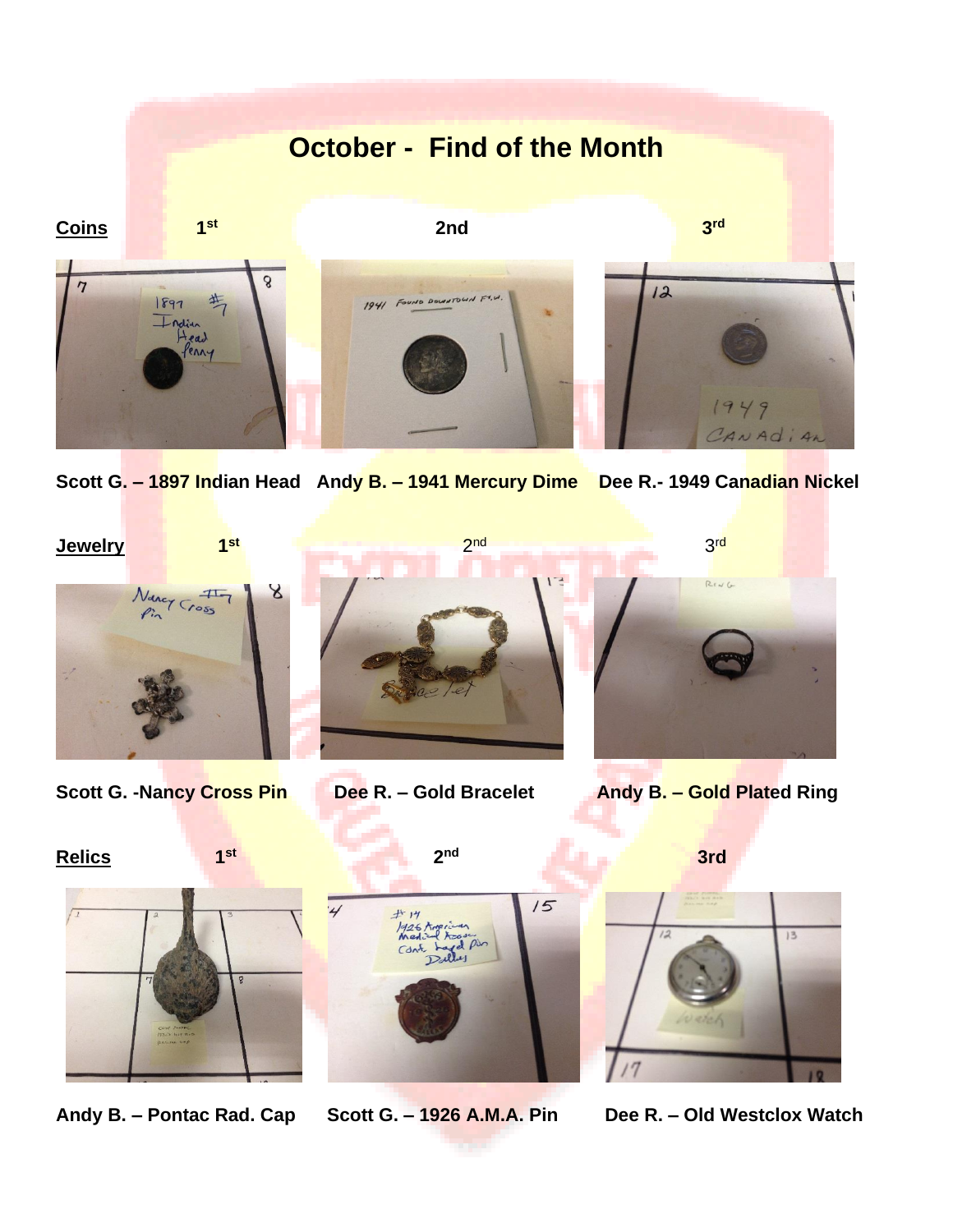

## **Upcoming Events**

**Austin Medal Detecting Club – Veterans Day Hunt – Sat. Nov. 9th, 2019- Old Settlers RV Park, 3300 E. Palm Valley Blvd., Round Rock, TX 78665 Contact: Jim Lawhon [jlawhon@swbell.net](mailto:jlawhon@swbell.net) – One day hunt.**

**Dec. 13th, 2019 – Joint Christmas Dinner – Golden Triangle & East Fork Clubs will be having Christmas Dinner together at Golden Triangle meeting room. Midway Hills Christian Church,11001 Midway Rd., Dallas, TX – 7:00 PM –**